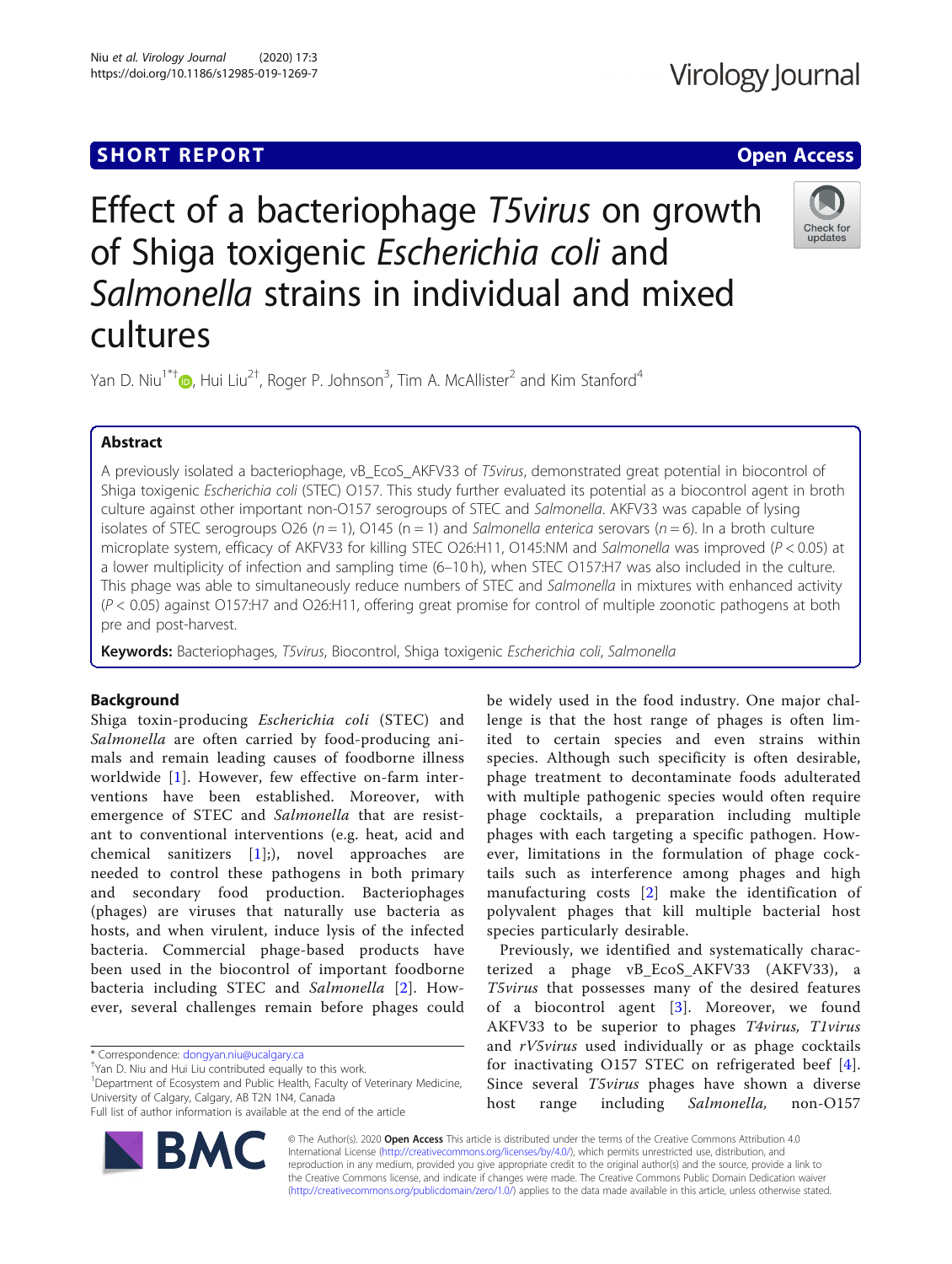serogroups of STEC and Shigella  $[5-10]$  $[5-10]$  $[5-10]$  $[5-10]$  $[5-10]$ , we hypothesized that AKFV33 may have lytic activity against other serogroups of STEC and Salmonella strains. Consequently, the objective of this study was to evaluate the efficacy of AKFV33 in biocontrol of several selected serogroups of STEC and various Salmonella serovars in a broth culture system.

## Methods

## Phage microplate virulence assay

Host range and lytic activities of phage AKFV33 were assessed using a microplate phage virulence assay [[11\]](#page-6-0). High titer phage stocks  $(>10^9$  plaque forming units (PFU)/ml) were propagated and filter-purified as previously described [[3\]](#page-6-0). To estimate multiplicity of infection (MOI), the filter-purified phage stocks were serially diluted and incubated at 37 °C without shaking for 5 h with 10-fold diluted overnight cultures of bacteria in a 96-well microplate. After incubation, wells were examined visually for turbidity and the highest dilution that resulted in complete lysis (no discernable turbidity) of bacteria was recorded. The MOI for each phage-host assay was calculated by dividing the initial number of phages in the greatestdilution wells by the initial number of bacteria added, as determined from plate counts of serially diluted bacterial cultures. Sensitivity to phages was categorized as follows: extremely susceptible:  $(10^{-6} \leq MOL <$ 10<sup>−</sup> <sup>2</sup> ); highly susceptible: (0.01 ≤ MOI < 1); moderately susceptible:  $(1 \le MOI < 10)$ ; and minimally susceptible:  $(10 \le MOI < 100)$ .

#### Phage lysis kinetics

To further assess dynamics of AKFV33 infection, a bacterial growth inhibition curve was conducted. Phage stocks (~ 10<sup>8</sup> PFU⋅ml<sup>-1</sup>, 20 μl) were serially diluted in 96-well microplates and incubated individually for 10 h at 37 °C with diluted overnight bacterial cultures  $({\sim 10^4}$  colony forming units  $(CFU)·ml^{-1}$ , 20 μl; Table [1](#page-2-0)), at final MOIs of 0.01, 0.1, 1, 10, 100 and 1000, respectively. Mixtures of the selected STEC and Salmonella strains (Table [1](#page-2-0),  $\sim 10^4$  CFU  $ml<sup>-1</sup>$  in total) were also set up in the same microplates and inoculated with AKFV33 at the same MOIs. Untreated control wells with only the bacteria in mTSBY (tryptic soy broth with  $10 \text{ mmol } l^{-1}$  $MgSO<sub>4</sub>$  and 0.6% yeast extract), and blank control wells containing only mTSBY were included in each microplate. The plates were incubated at 37 °C and the optical density ( $OD_{600nm}$ ) was read at 2 h intervals over 10 h using a SynergyTM HT multi-mode microplate reader (BioTek, Winooski, VT, USA). Two independent experiments were performed in duplicate. The blank values were subtracted from absorbance measures at 600 nm, to give a final corrected optical density.

#### Enumeration of bacteria

To determine if efficacies of AKFV33 against non-O157 STEC and Salmonella were repeatable in larger-scale broth cultures, individual and 3 mixed overnight cultures of STEC O157:H7 R508N, O26: H11 EC19960464 and S. Typhimurium ATCC14028  $(1 \text{ mL}, \sim 10^5 \text{ CFU ml}^{-1})$  were inoculated with AKFV33 at  $\sim 10^9$  PFU ml<sup>-1</sup> (MOI = 10<sup>4</sup>) in 9 mL of mTSBY and incubated at 37 °C with shaking at 170 rpm. Subsamples (1.8 mL) for enumeration of the inoculated strains were withdrawn at 4, 7, 10 and 24 h and centrifuged. Pellets were re-suspended in sterile PBS (phosphate-buffered saline), serially diluted and plated on tryptic soy agar with 50 g/ml nalidixic acid (Sigma, Oakville, ON, Canada; O157:H7), Rhamnose MacConkey (Innovation Diagnostics, Saint-Eustache, QC, Canada; O26:H11) and brilliant green agar (Oxoid, Toronto, ON, Canada; S. Typhimurium). Two independent experiments were performed in duplicate.

## Statistical analysis

Results from phage lysis kinetics and enumeration of bacteria from larger scale broth cultures were compiled from two independent experiments, respectively. The OD values at 600 nm were squareroot transformed and colony forming units were log-transformed. Influence of MOIs and time on phage efficacy were analyzed using the MIXED model with repeated measure. Least-squares were used to differentiate means  $(P < 0.05)$ . The analyses were conducted with SAS (version 9.4, SAS Institute, Cary, NC).

### Results

Of 36 non-O157 STEC strains including clinically important serogroups O26, O45, O91, O103, O111, O113, O121, O128 and O145 ( $n = 4$  per serogroups), only STEC O26:H11 strain EC19960464 and O145: NM strain EC19970355 were extremely susceptible to AKFV33 at MOIs of  $6 \times 10^{-5}$  and  $4 \times 10^{-3}$ , respectively. Of 39 Salmonella strains representing Salmonella enterica subspp. Enterica serovars Typhimurium, Enteritidis, Heidelberg, I 4 [[5\]](#page-6-0),12:i-, Saintpaul, Newport, Infantis, Hadar, Ago, Kumasi, Landau, Soerenga and Urbana ( $n = 1-5$  per serovar, Additional file [1:](#page-5-0) Table S1), only 1 of 5 S. Typhimur-ium strains (ATCC14028), 2 of [5](#page-6-0) S. I 4  $[5]$ ,12:istrains (20104603 and 20085085), 1 of 1 S. Kumasi strain  $(20015671)$  and 1 of 1S. Landau strain (20015670) were highly or moderately susceptible to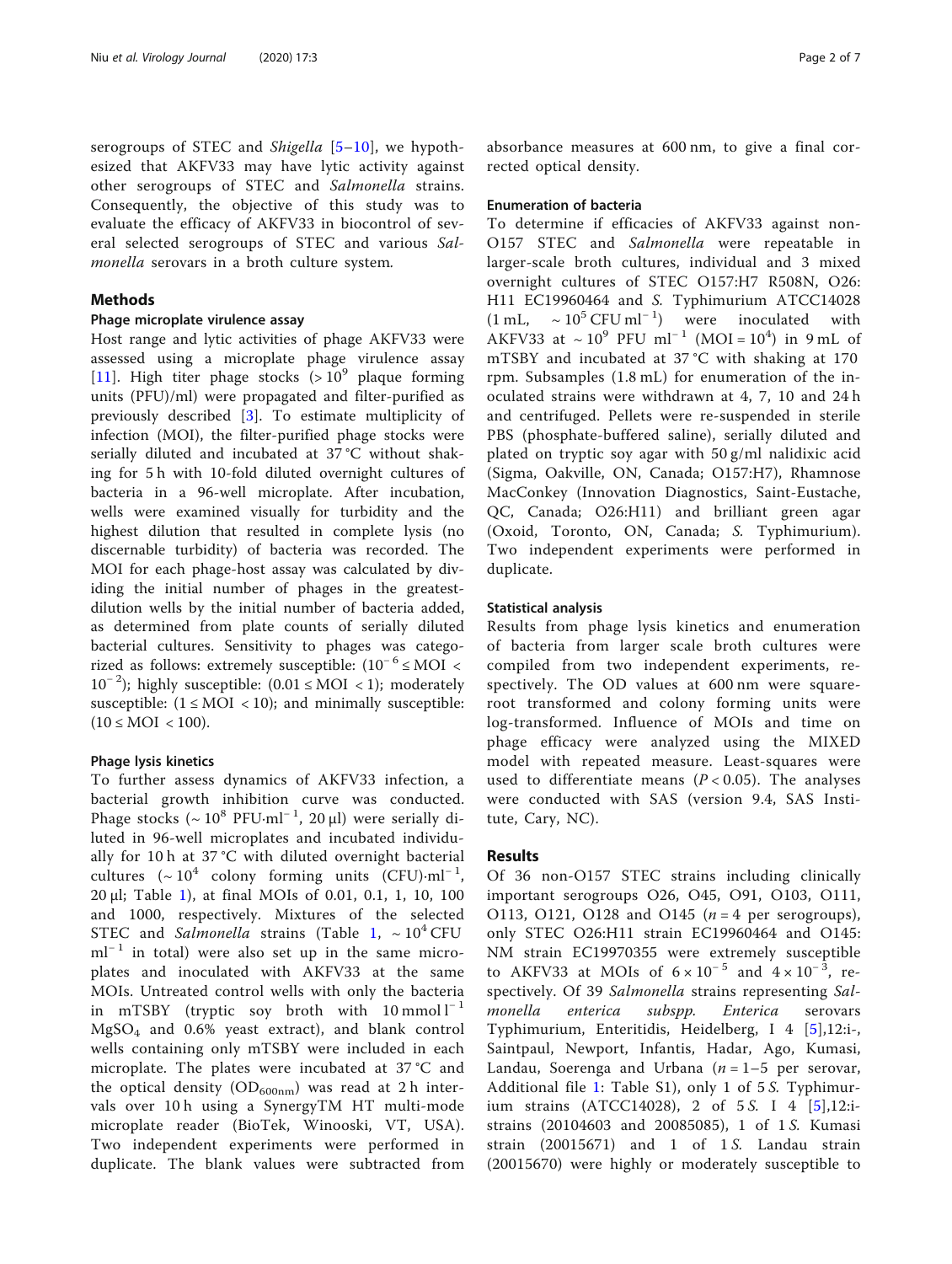<span id="page-2-0"></span>

| Species/              | Bacterial                                         | Source Susceptibility Bacter                                      | ial individual or mixed culture                                                                                                                                                                                                                                                                                              |                       | Mean OD <sub>600nm</sub> at each MOI <sup>2</sup> |                                  |                        |                  |                  |                    |                |
|-----------------------|---------------------------------------------------|-------------------------------------------------------------------|------------------------------------------------------------------------------------------------------------------------------------------------------------------------------------------------------------------------------------------------------------------------------------------------------------------------------|-----------------------|---------------------------------------------------|----------------------------------|------------------------|------------------|------------------|--------------------|----------------|
| Serotypes             | strains $#$                                       | (MOI value)                                                       |                                                                                                                                                                                                                                                                                                                              | Phage-free<br>Control | 0.01                                              | ៊                                |                        | $\supseteq$      | $\overline{100}$ | 1000               | Across<br>MOls |
| STEC O157:H7 R508N    |                                                   | Bovine $9 \times 10^{-6}$                                         | Individual                                                                                                                                                                                                                                                                                                                   | 0.261                 | 0.006a                                            | 0.004a                           | 0.001a                 | 0.001 a          | 0.001a           | පි                 | 0.002          |
|                       | STEC 026:H11 EC19960464 Bovine 6×10 <sup>-5</sup> |                                                                   | Individual                                                                                                                                                                                                                                                                                                                   | 0.310                 | 0.05a                                             | 0.011b                           | 0.004b                 | 0.002b           | g                | 9                  | 0.011          |
| STEC O145:<br>$\geq$  | EC19970355 Human $4 \times 10^{-3}$               |                                                                   | Individual                                                                                                                                                                                                                                                                                                                   | 0.224                 | 0.156a                                            | 0.067 <sub>b</sub>               | 0.067 <sub>b</sub>     | 0.02c            | 0.015c           | 0.003c             | 0.055          |
| $5.14$ , $[5]$ , 12:1 | 20,104,603 Porcine                                |                                                                   | Individual                                                                                                                                                                                                                                                                                                                   | 0.162                 | 0.165                                             | 0.094a                           | 0.097a                 | 0.063a           | 0.063a           | 0.048b 0.088       |                |
| <b>Typhimurium</b>    | ATCC14028 Porcine                                 | $\infty$                                                          | Individual                                                                                                                                                                                                                                                                                                                   | 0.262                 | 0.227                                             | 0.207                            | 0.220                  | 0.174            | 0.221            | 0.038a             | 0.181          |
|                       |                                                   |                                                                   | O26:H11+0157:H7                                                                                                                                                                                                                                                                                                              | 0.315                 | $0.013a^*$                                        | 0.005a                           | 0.006a                 | 80               | 0.001a           | ලී                 | 0.004          |
|                       |                                                   |                                                                   | $O145:NM + O157:H$                                                                                                                                                                                                                                                                                                           | 0.268                 | $0.009a^{(***)}$                                  | $0.005a^{(**)}$                  | $0.004a^{(**)}$        | 0.003a           | 0.005a           | 0.003a             | 0.005          |
|                       |                                                   |                                                                   | O26:H11 + O145:NM + O157:H7                                                                                                                                                                                                                                                                                                  | 0.316                 | $0.014a^{*(***)}$                                 | $0.004b^{(**)}$                  | $0.005 b^{***}$        | 0.001b           | 0.002b           | 0.002 <sub>b</sub> | 0.005          |
|                       |                                                   |                                                                   | $S. 14, [5], 12i + O157:H$                                                                                                                                                                                                                                                                                                   | 0.230                 | 0.099a                                            | 0.002c                           | $0.064b$ <sup>**</sup> | 0.004c           | 0.012c           | 0.003c             | 0.031          |
|                       |                                                   |                                                                   | S. Typhimurium + O157:H7                                                                                                                                                                                                                                                                                                     | 0.262                 | $0.037a^{(***)}$                                  | $0.015a^{(***)}$                 | $0.014a^{(***)}$       | $0.008a^{(***)}$ | $0.009a^{(***)}$ | 0.007a             | 0.015          |
|                       |                                                   |                                                                   | $S. 14, [5]$ , 12:1 + S. Typhimurium +<br><b>O157:H7</b>                                                                                                                                                                                                                                                                     | 0.228                 | $0.004a^{***}$                                    | $0.004a***$ <sup>***</sup> (***) | $0.011a^{***(***}$     | $0.008a^{***}$   | $0.008a^{***}$   | $0.008a^*$         | 0.007          |
|                       |                                                   | Susceptibility of strains to phages were determined by microplate | <sup>21</sup> The blank values were subtracted from absorbance measures at 600 nm, to give a final corrected optical density. Mean OD <sub>econm</sub> at each MOI were calculated by averaging OD <sub>econm</sub> from 2 h, 4 h, 6 h, 8 h and 10 h<br>phage virulence assay for each MOI (Multiplicity of infection) value |                       |                                                   |                                  |                        |                  |                  |                    |                |

Table 1 Effect of phage AKFV33 treated individual and mixture of STEC and Salmonella at different MOIs

<sup>2</sup>The blank values were subtracted from absorbance measures at 600 nm, to give a final corrected optical density. Mean OD<sub>600nm</sub> at each MOI were calculated by averaging OD<sub>600nm</sub> from 2 h, 4 h, 6 h, 8 h and 10 h Letters which differ after the mean values indicate differences (P < 0.05) among MOIs within each bacterial culture

Asterisks,  $^*$  and  $^*$  indicate a statistical difference between phage-treated individual and mixed culture within same MOI at P < 0.05, P < 0.01 and P < 0.001, respectively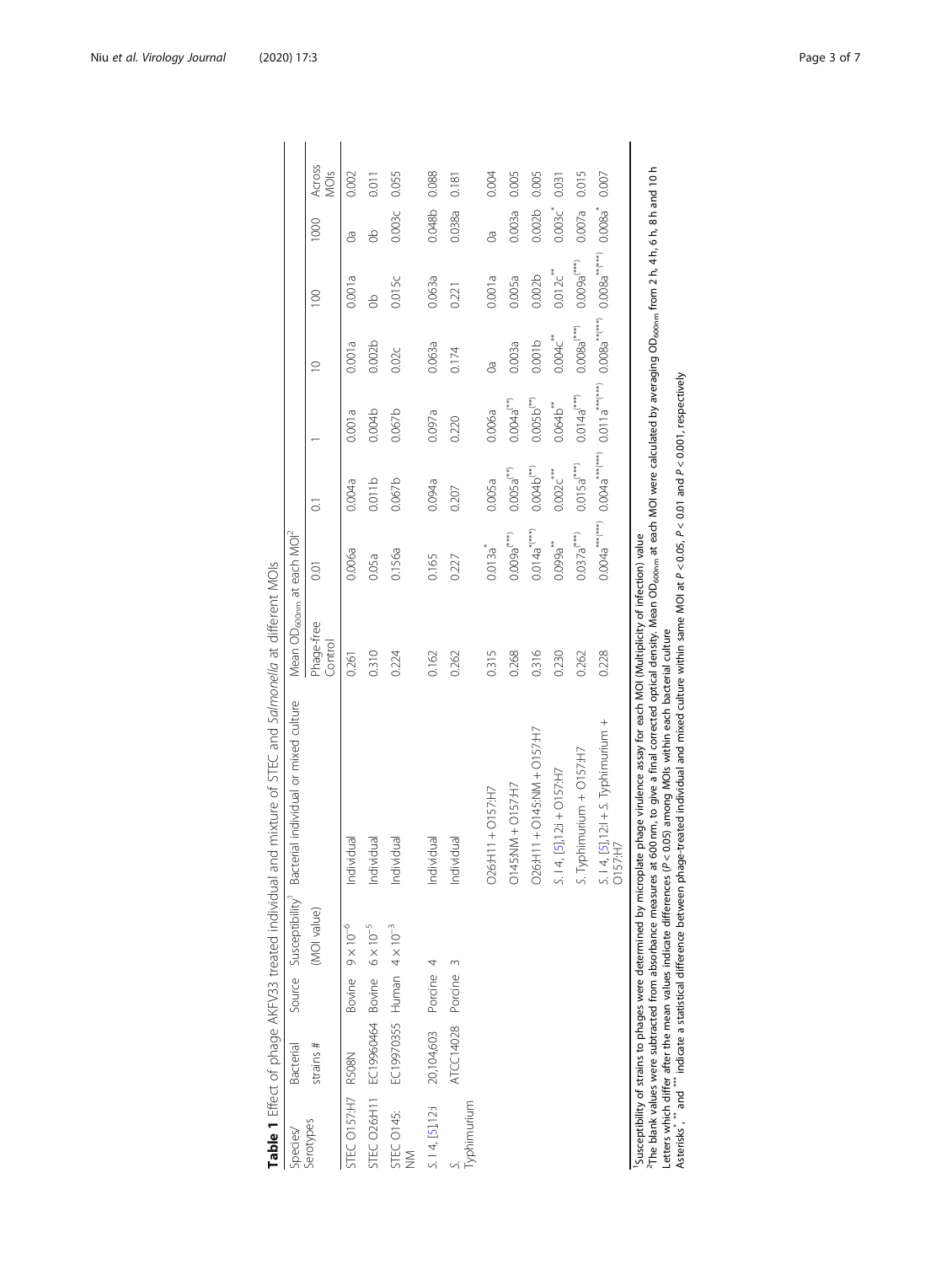<span id="page-3-0"></span>AKFV33 with MOIs ranging from 0.5 to 4. Although complete lysis of other strains was not observed after 5 h of phage treatment, phage-treated cultures ( $n = 3$ , 1 and 1, respectively), from STEC O26, S. Ago and S. Soerenga showed complete lysis at MOI = 2–10 at 2 h (data not shown). The subsequent re-growth after 2 h may indicate rapid emergence of phageresistant mutant strains in these cultures, which complies with previous studies of other T5virus strains [[6,](#page-6-0) [7\]](#page-6-0). The ability of AKFV33 to lyse some non-O157 STEC and Salmonella strains is consistent with other reports that T5viruses may have broad host ranges across multiple bacterial species [[5](#page-6-0)–[10](#page-6-0)]. The susceptibility of the Salmonella serovars Ago, Kumasi, Landau and Soerenga strains in the present study may be explained at least in part by their somatic (O) antigens, which are important phage receptors in Gram-negative bacteria [[12](#page-6-0)]. All these serovars possess the Group N O30 Salmonella antigen, which is antigenically strongly related to the O157 antigen of  $E.$  coli  $[13]$  $[13]$ , and hence may enable binding of the O157-infecting phage AKFV33 to these Salmonella serovars.

Across MOIs and times, AKFV33 inhibited growth of all the individual bacteria and their mixtures with  $OD_{600nm}$  ranging from 0.002 to 0.[1](#page-2-0)81( $P < 0.05$ ; Table 1). Moreover, AKFV33 at MOI < 10 was more efficient at lysing STEC O145:NM strain EC19970355 ( $P < 0.01$ ) in mixtures (O145:NM + O157:H7 and O26:H11 + O145: NM + O157:H7) than in individual cultures, and at MOI =0.01, phage activity against STEC O26:H11 strain EC19960464 in mixed cultures (O26:H11 + O157:H7 and



MOIs. a O157:H7 R508N; b O26:H11 EC19960464; c O145:NM EC19970355; d S. I 4, [\[5](#page-6-0)],12:I- 20104603; e S. Typhimurium ATCC14028; f Mixture of STEC O157:H7 R508N, O26:H11 EC19960464 and O145:NM EC19970355; g Mixture of STEC O157:H7 R508N and Salmonella S. I 4, [\[5\]](#page-6-0),12:I- 20104603 and S. Typhimurium ATCC14028. Bars present standard deviations. Asterisks<sup>\*</sup>, \*\* and \*\*\* indicate a statistical difference of OD<sub>600nm</sub> value within same sampling time between phage-treated and non-treated individual or mixed culture at  $P < 0.05$ ,  $P < 0.01$  and  $P < 0.001$ , respectively. For (f) and (g), \*\*\* indicates significance evident in all phage-treated 3 pathogen mixtures; For (g), at 6 h, ns indicates OD<sub>600nm</sub> value did not differ between phage-treated and non-treated 2 mixture of S. 14, [\[5\]](#page-6-0),12:I-+O157:H7, whereas \* and \*\*, respectively, indicate OD<sub>600nm</sub> value differed between phage-treated and non-treated mixtures of S. Typhimurium + O157:H7 and mixtures of 3 pathogenic bacteria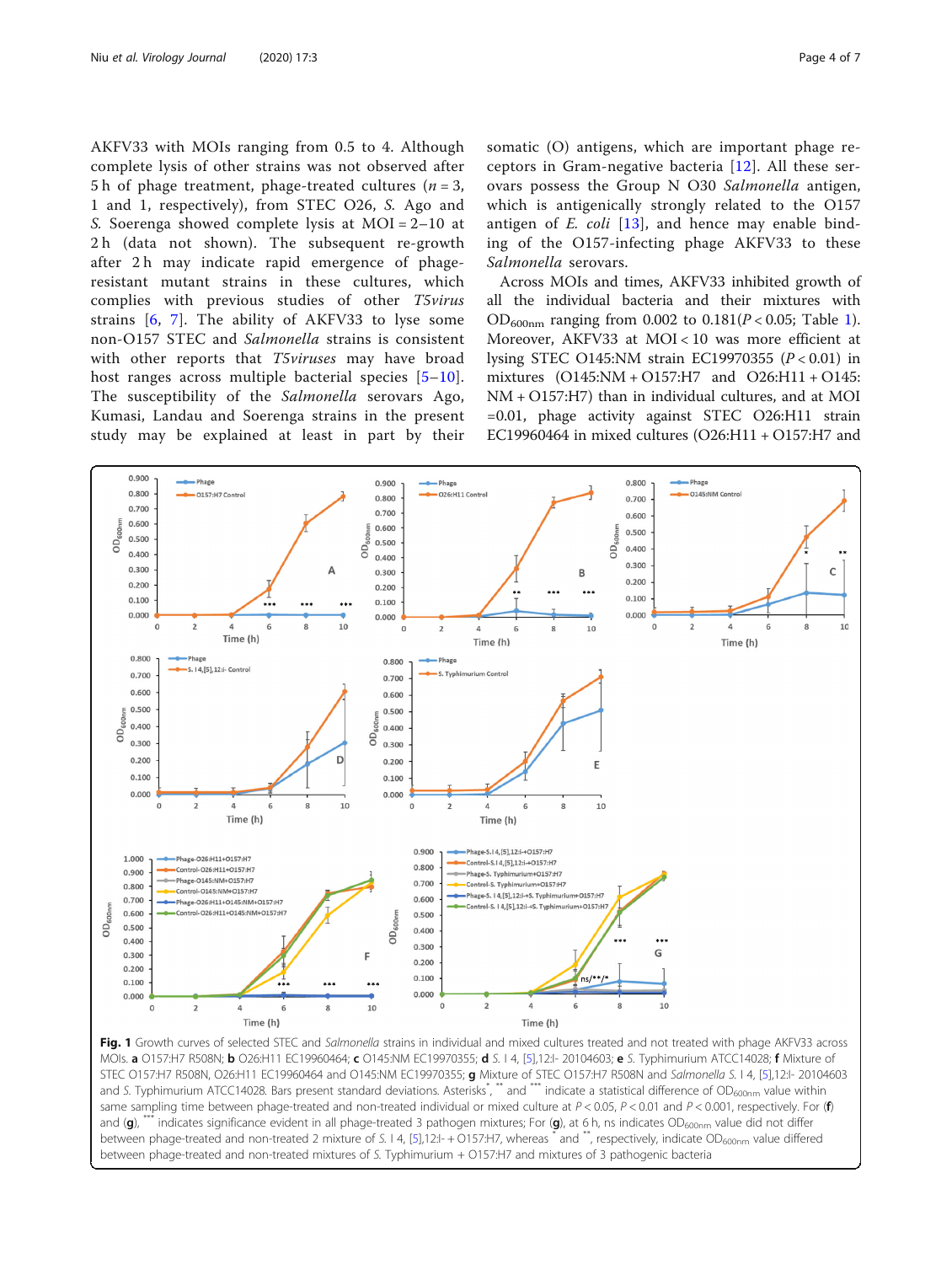<span id="page-4-0"></span>

O26:H11 + O145:NM + O157:H7 was also increased ( $P$  < 0.05). AKFV33 exhibited less activity against Salmonella than against STEC, inhibiting growth of S. I 4, [\[5](#page-6-0)],12:istrain 20104603 at  $MOI > 0.01$   $(P < 0.001)$  and S.

Typhimurium ATCC14028 at MOI =  $1000$  ( $P < 0.05$ ). However, in 2 mixtures (S. I 4,  $[5]$  $[5]$ ,12:i- + O157:H7 and S. Typhimurium + O157:H7), activity of AKFV33 against Salmonella was substantially greater, as growth of S. I 4,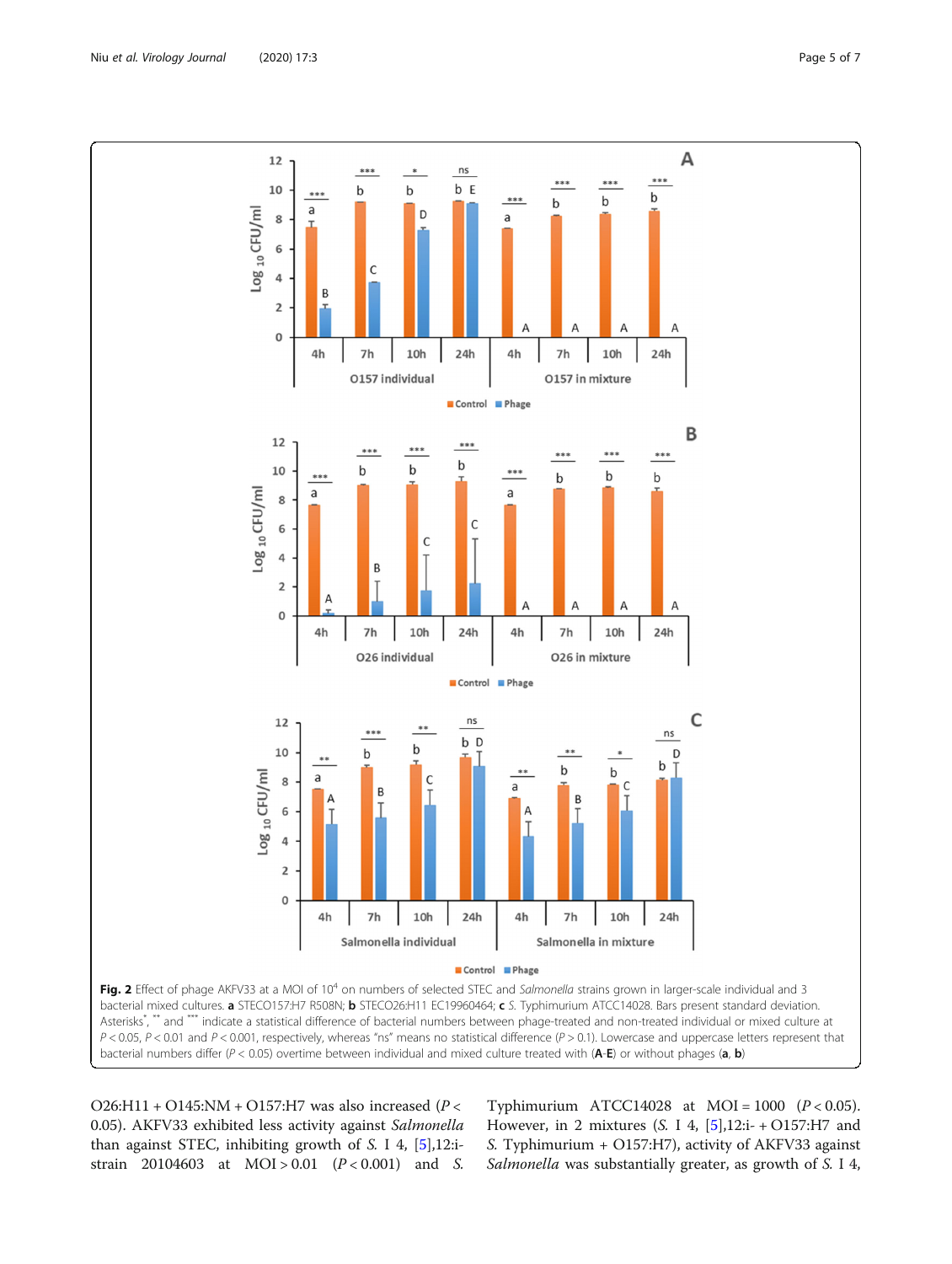<span id="page-5-0"></span>[[5\]](#page-6-0),12:I- strain 20104603 ( $P < 0.05$ ) was reduced at all MOIs and S. Typhimurium strain ATCC14028 ( $P <$ 0.001) at MOI < 1000. Furthermore, this enhanced phage activity was also evident in a 3 bacterial mixed culture (S. I 4, [\[5](#page-6-0)],12:i- + S. Typhimurium + O157:H7). In addition, AKFV33 was more active against O26:H11 (6 h) and O145:NM (6, 8 and 10 h), S. I 4, [[5\]](#page-6-0),12:i- (8 and 10 h for mixture of two pathogens, 6, 8 and 10 h for 3 a mixture of two pathogens) and S. Typhimurium (6, 8 and 10 h) across all MOIs  $(P < 0.001)$  in mixed cultures containing STEC O157:H7 than in individual cultures of these strains without STEC O157:H7 (Fig. [1](#page-3-0)).

For individual bacterial cultures, AKFV33 caused an overall reduction of  $7.5 \pm 0.4$  log<sub>10</sub> CFU/ml in O26:H11, greater  $(P < 0.001)$  than those in STEC O157:H7 ( $2.5 \pm 2.7$  log<sub>10</sub> CFU/ml) or S. Typhimurium  $(2.2 \pm 1.2 \log_{10} CFU/ml, Fig. 2)$  $(2.2 \pm 1.2 \log_{10} CFU/ml, Fig. 2)$  $(2.2 \pm 1.2 \log_{10} CFU/ml, Fig. 2)$ . The greatest efficacy of the phage  $(P < 0.001)$  was at 4 and/or 7h, but was reduced  $(P < 0.001)$  thereafter. Notably, after 24 h of incubation, phage treatment had no effect  $(P > 0.1)$  on the numbers of O157:H7 or S. Typhimurium. When exposed to a mixture of O157:H7, O26:H11 and S. Typhimurium, AKFV33 was able to simultaneously reduce  $(P < 0.01)$  numbers of each bacteria in the mixtures by  $2-8$   $log_{10}$  CFU/ml (Fig. [2](#page-4-0)). Moreover, both O157:H7 and O26:H11 in the mixture were undetectable (< 300 CFU/ml) at each sampling time, even after 24 h. This indicates that AKFV33 was more active and/or the targeted STEC were more vulnerable to the phages  $(P < 0.05)$ in mixed cultures. In contrast, S. Typhimurium was equally sensitive to the phages either alone or in a mixture with O157:H7.

#### **Discussion**

To our knowledge, this is the first study to evaluate effectiveness of a polyvalent phages T5virus in control of STEC and Salmonella in a mixed culture. In our previous studies, AKVF33 was shown to be highly virulent to various phage types of STEC O157 strains [[3\]](#page-6-0), but its virulence for other foodborne pathogens was unknown. Here we have found that AKVF33 is virulent for a broad host range that includes some non-O157 STEC and Salmonella serovars, and that in mixed cultures, AKVF33 not only simultaneously reduces numbers of STEC and Salmonella, but in some instances also has greater efficacy. Further study is required to understand mechanism(s) underlying this improved efficacy. Potentially, replication of AKVF33 in a preferred host (O157:H7) and enhanced concentrations of phage led to improved control of nonpreferred hosts (Salmonella and non-O157 E. coli). In addition, this finding was consistent with earlier reports that phage av-08 (unknown taxonomy) was able

to decontaminate S. Montevideo and STEC O157:H7 on chicken skin [\[14](#page-6-0)]. Costa et al. [[15](#page-6-0)] also found that single phage ELY-1 or phSE-5 (unknown taxonomy) reduced number of non-O157 E. coli and S. Typhimurium ATCC13311 in a mixture, although this reduction was less than produced by a cocktail of both of these phages in broth culture. The relative contribution of polyvalent phages vs phage cocktails to bacterial biocontrol remains unclear. However, Zhao et al. [\[16](#page-6-0)] reported that a polyvalent phage of the Siphoviridae was effective in decreasing population of E. coli K12 and Pseudomonas aeruginosa in a soilcarrot system. Although less effective than a cocktail of phages against these organisms, polyvalent phages were more capable than the phage cocktail of sustaining the diversity of the commensal bacterial community in the system. In another study, a polyvalent phage of the Podoviridae in combination with biochar treatment effectively eliminated E. coli K12 and P. aeruginosa in a soil-lettuce system, while synergistically enhancing indigenous bacterial communities [\[17](#page-6-0)]. This suggests that polyvalent phages such as AKFV33 may be used for simultaneous inhibition of various zoonotic bacterial pathogens without harming beneficial microbes resident in gastro-intestinal tracts of food animals or in food products.

#### Supplementary information

Supplementary information accompanies this paper at [https://doi.org/10.](https://doi.org/10.1186/s12985-019-1269-7) [1186/s12985-019-1269-7.](https://doi.org/10.1186/s12985-019-1269-7)

Additional file 1 : Table S1. Host range and lytic activity of Phage AKFV33 against Salmonella strains

#### Abbreviations

MOI: Multiplicity of infection; mTSB: Tryptic soy broth with 10 mmol  $I^{-1}$ MgSO4 and 0.6% yeast extract; OD: Optical density; PBS: Phosphate-buffered saline; STEC: Shiga toxigenic Escherichia coli

#### Acknowledgements

We gratefully thank R. Barbieri and S. Cook from Agriculture and Agri-Food Canada and S. Trapp, Y. Graham and J. Tarasoff from Alberta Agriculture and Forestry, and K. Ziebell and A. Mazzocco of the National Microbiology Laboratory, Public Health Agency of Canada, Guelph, Ontario for technical assistance and support.

#### Authors' contributions

YDN conceived and designed the study. HL performed the experiments. YDN and HL analyzed the data. YDN, HL, RPJ, TAM and KS wrote the paper. All authors read and approved the final manuscript.

#### Funding

This research was supported by the Alberta Livestock and Meat Agency, China Scholarship Council (MOE-AAFC-PhD Research Program) and the Natural Sciences and Engineering Research Council of Canada (NSERC Discovery Grant).

#### Availability of data and materials

Not applicable.